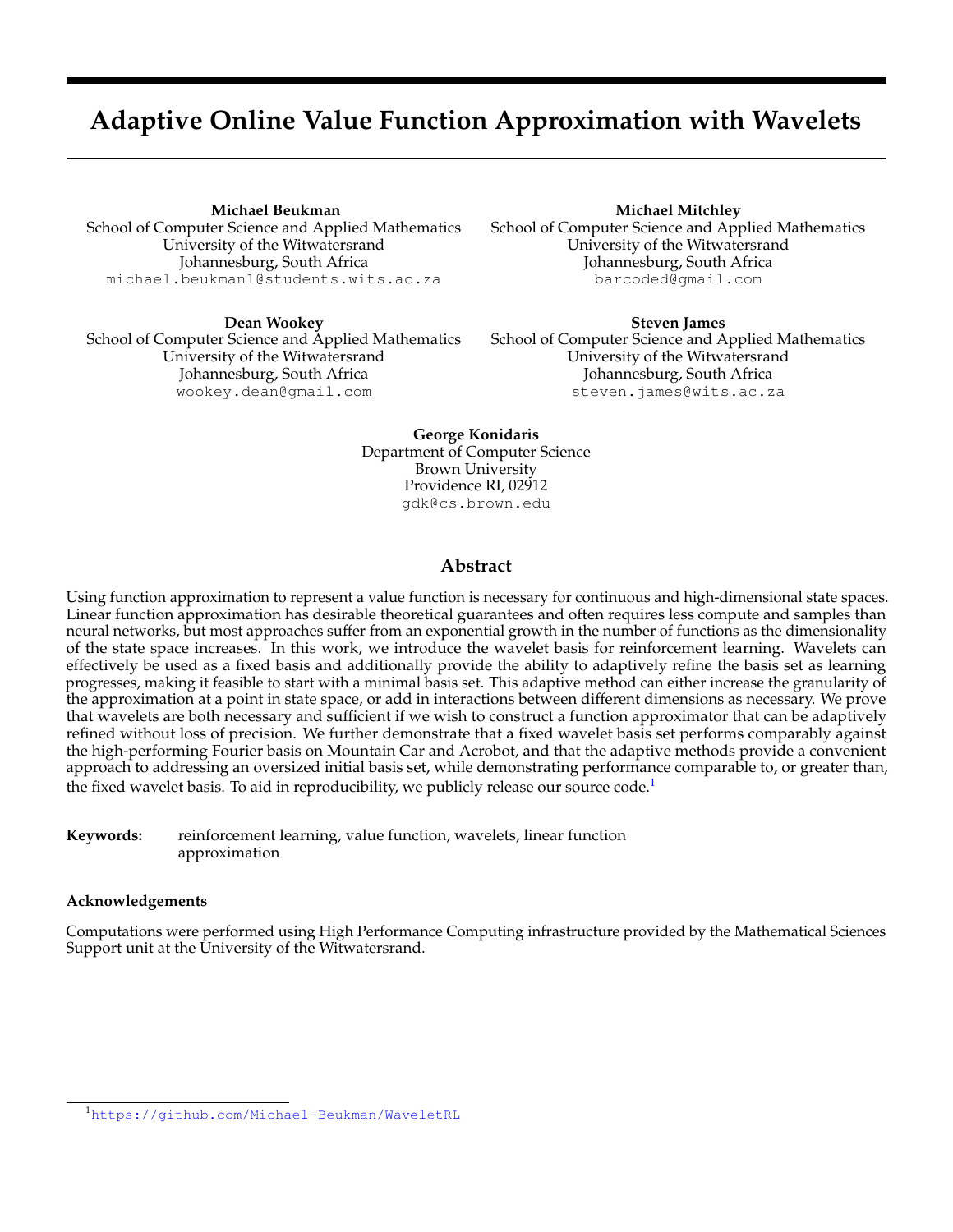# **1 Introduction**

Representing a value function in reinforcement learning (RL) in continuous state spaces requires function approximation. One approach is non-linear function approximation, where a neural network is trained to learn useful features from raw observations. However, this class of methods requires many samples, large amounts of computation [\[1\]](#page-3-0), and does not possess theoretical or convergence guarantees [\[2\]](#page-3-1). Another common scheme is *linear function approximation*, where the value function is approximated by a weighted sum of non-learnable basis functions. This results in simple algorithms and an error surface convex in the weights, but still allows for the representation of complex value functions because the basis functions themselves can be arbitrarily complex. The obvious question is then: which basis functions should one use?

Several fixed basis schemes have been introduced (e.g., [\[3](#page-4-0)[–5\]](#page-4-1)), all with the inherent disadvantage of a combinatorial explosion that makes them unsuited to high-dimensional domains. Consequently, research has focused on either constructing basis functions from data in both discrete and continuous state spaces, or selecting an appropriate set from a fixed dictionary of candidate basis functions with the aim of producing basis function sets that are subexponential in the number of dimensions. A third approach is *adaptive methods* (e.g., [\[6–](#page-4-2)[9\]](#page-4-3)), which are a hybrid of the above. Adaptive methods create new basis functions that complement or replace an existing set of basis functions on which learning is performed. They have the advantage in that they are online, which reduces the sample and computational complexity, and do not require a large dictionary of candidate functions, since they add representation complexity incrementally.

We extend existing adaptive methods to basis functions based on *wavelets*, which are able to approximate functions at various scales and locations, and which can be refined to build a more accurate representation where such detail is necessary. We further prove that wavelets are both necessary and sufficient for function splitting approaches. We present an algorithm for value function approximation that begins with a minimal set of basis functions, and only adds interactions between different dimensions as required. We test our approach on Mountain Car and Acrobot and our results show that a fixed wavelet basis is competitive with the high-performing Fourier basis [\[4\]](#page-4-4). Furthermore, the adaptive techniques perform comparably to the fixed basis, while not starting out with a complete basis set.

## **2 Value Function Approximation**

The reinforcement learning problem in continuous domains is typically modelled as a Markov Decision Process and described by a tuple (S; A; P; R; ), where S  $\;\;\;$  R<sup>d</sup> is a d-dimensional state space, A is a set of actions, P(s<sup>0</sup>js; a) describes the probability of transitioning to state  $s^{\theta}$  after having performed action  $a$  in state  $s$ ,  $R(s; a)$  describes the reward received for executing such a transition, and is the discount factor. The agent is required to learn a policy mapping states to actions that maximises the return (discounted future sum of rewards) at time t:  $G_t = \int_{i=0}^{t} \int_{i}^{t} R(s_{t+i}; a_{t+i})$  [\[2\]](#page-3-1). Given a policy , RL algorithms often estimate a *value function*:  $V$  (s) =  $E$   $\int_{i=0}^{T}$   $\int_{i=0}^{T} R(s_i; a_i) / s_0 = s$ , where action a is selected according to poligy entimear value function approximation represents V as weighted sum of  $n$  basis function  $\cdot$ :  $V(s)$   $W = \bigcap_{i=1}^{\infty} W_i$   $i(s)$ . This approximation is linear in the components of the parameter (or weight) vector, w, which results in simple update rules and a quadratic error surface.

**Basis Functions** In function approximation, a *basis* is a set of orthonormal functions spanning a function space, such that anything within that function space can be exactly reconstructed using a unique weighted sum of the basis functions. Typically, we are interested in<sub>f</sub>orthonormal bases for  $L_2(\mathsf{R})$ , the space of all finite square-integrable functions. In Euclidean spaces,  $f(x) \ge L_2(R)$  implies  $\frac{1}{1}$ ,  $f^2(x)dx$  is finite, a property satisfied by all value functions with finite return. Formally, if a basis is overcomplete (i.e. not all functions are orthogonal), then it is known as a *frame*.

A simple choice of basis function is *tile coding* [\[5\]](#page-4-1), where the state space is discretised into tile basis functions that evaluate to 1 within a fixed region, and 0 elsewhere. Although tile coding forms a basis, it restricts the value function to be piecewise constant. Another approach is the *polynomial basis* [\[10\]](#page-4-5), which sets  $i(S) = \int_{j=1}^{d} S_j^{C_{i,j}}$ , where each  $c_{i,j} \geq [0, \ldots, n]$  and n denotes the order of the basis. While orthonormal polynomials exist, simple ones are not, and may lead to redundancies in their representations. A more common scheme is *radial basis functions* (RBFs) [\[3\]](#page-4-0), where each function is a Gaussian with a given mean and variance. RBFs have local support and are therefore well-suited to representing value functions with local discontinuities. The *Fourier basis* [\[4\]](#page-4-4) uses Fourier series terms as basis functions, setting  $\iota(S) = \cos(C \iota S)$  where for order  $n, c_i = [c_1; \dots; c_d]$  is a vector of coefficients between 0 and n. The Fourier basis requires choosing just a single parameter (the order) and in practice outperforms RBFs and polynomials on some common low-dimensional benchmarks [\[4\]](#page-4-4).

The main shortcoming of these fixed-basis approaches is that the number of basis functions grows exponentially with the dimension of the state space. This has led to feature selection approaches that use a fixed basis as a feature dictionary, but only select a small subset of terms to compactly represent the value function. Ideally, such methods would allow the function approximator to represent extra detail where necessary and handle local discontinuities. However, the above basis function schemes are poorly suited to this: tile coding requires careful discretisation and can only represent piecewise-constant functions, RBFs lack an obvious way of setting their centres and variances, and the Fourier and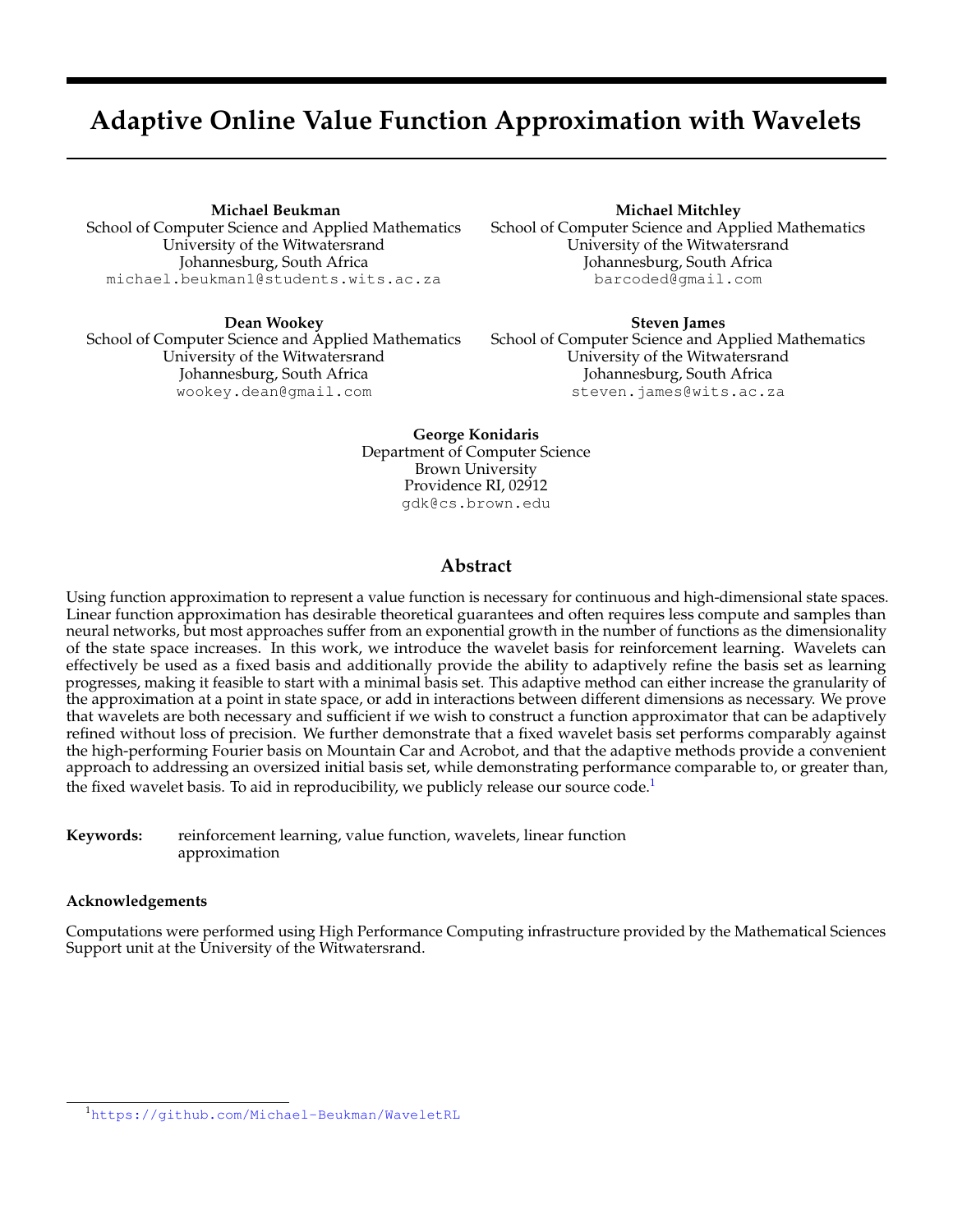<span id="page-2-0"></span>

Figure 1: B-Spline wavelets of different (a) orders, (b) scales and (c) translations. In (d), the original function (purple) can be represented as a weighted sum of its "children" functions. For clarity, these functions are not normalised.

polynomial bases produce functions with global support. We therefore require a new basis scheme suitable for general function approximation that allows us to add spatially local basis functions to incrementally add detail to the value function representation.

#### **3 Wavelets**

Through the use of a *Fourier transform*, we can represent any periodic function as an integral of sines and cosines with varying frequencies. However, since sines and cosines have global support, the Fourier transform becomes cumbersome when representing *transient* or local phenomena [\[11\]](#page-4-6). To deal with this issue, we can instead consider *wavelets*. Wavelets are simply functions : **R** ! **R**, some families of which are compactly supported [\[12\]](#page-4-7) (nonzero in a finite interval) allowing us to model local phenomena. There are many types of wavelets but we focus on B-Spline father wavelets here, the first three orders of which are given by:  $\circ$ 

$$
0(x) = \begin{array}{ccccc} 1 & 0 & x & 1 \\ 0 & \text{otherwise} & 1 \end{array} \qquad \begin{array}{cccc} 1 & 0 & x & 1 \\ 1 & 1 & 1 \end{array} \qquad \begin{array}{cccc} 1 & 0 & x & 1 \\ 0 & 1 & x & 2 \\ 0 & 0 & 0 & 1 \end{array} \qquad \begin{array}{cccc} 0 & 1 & 1 \\ 0 & 0 & 1 \end{array} \qquad \begin{array}{cccc} 0 & 0 & 1 \\ 0 & 0 & 1 \end{array} \qquad \begin{array}{cccc} 0 & 0 & 1 \\ 0 & 0 & 1 \end{array} \qquad \begin{array}{cccc} 0 & 0 & 1 \\ 0 & 0 & 1 \end{array} \qquad \begin{array}{cccc} 0 & 0 & 1 \\ 0 & 0 & 1 \end{array} \qquad \begin{array}{cccc} 0 & 0 & 1 \\ 0 & 0 & 1 \end{array} \qquad \begin{array}{cccc} 0 & 0 & 1 \\ 0 & 0 & 1 \end{array} \qquad \begin{array}{cccc} 0 & 0 & 1 \\ 0 & 0 & 1 \end{array} \qquad \begin{array}{cccc} 0 & 0 & 1 \\ 0 & 0 & 1 \end{array} \qquad \begin{array}{cccc} 0 & 0 & 1 \\ 0 & 0 & 1 \end{array} \qquad \begin{array}{cccc} 0 & 0 & 1 \\ 0 & 0 & 1 \end{array} \qquad \begin{array}{cccc} 0 & 0 & 1 \\ 0 & 0 & 1 \end{array} \qquad \begin{array}{cccc} 0 & 0 & 1 \\ 0 & 0 & 1 \end{array} \qquad \begin{array}{cccc} 0 & 0 & 1 \\ 0 & 0 & 1 \end{array} \qquad \begin{array}{cccc} 0 & 0 & 1 \\ 0 & 0 & 1 \end{array} \qquad \begin{array}{cccc} 0 & 0 & 1 \\ 0 & 0 & 1 \end{array} \qquad \begin{array}{cccc} 0 & 0 & 1 \\ 0 & 0 & 1 \end{array} \qquad \begin{array}{cccc} 0 & 0 & 1 \\ 0 & 0 & 1 \end{array} \qquad \begin{array}{cccc} 0 & 0 & 1 \\ 0 & 0 & 1 \end{array} \qquad \begin{array}{c
$$

In practice, these functions are normalised to satisfy  $\int_1^b (\chi)^2 dx = 1$ . We note that the zero<sup>th</sup> order B-Spline function is also referred to as a Haar wavelet [\[13\]](#page-4-8), and can produce functions equivalent to disjoint tile coding. We can scale (dilate) an arbitrary wavelet of order *n* by multiplying the input *x* 2 R by 2<sup>*j*</sup> to obtain  $\int_{j}^{n} (x) = \int_{l}^{n} (2^{j}x)$ . We can further translate it by  $k \geq 2$  to obtain  $\int_{j:k}^n(x) = \int_{-n}^n(2^jx-k)$ . Some examples are shown in [Figure 1.](#page-2-0) One appealing property of wavelets is that they are *refinable*, meaning that they can be replaced with a weighed sum of smaller copies of themselves at regular intervals. Concretely, as shown in [Figure 1d,](#page-2-0) they satisfy the *refinability equation*:

<span id="page-2-1"></span>
$$
f(x) = \begin{cases} \n\frac{x}{k} & \text{if } k \leq 2 \\ \n\frac{k}{k} & \text{if } k \leq 2 \n\end{cases} \tag{2}
$$

We now prove that wavelets are both necessary and sufficient as a basis that obeys this equation.

**Theorem 1.** If one wishes to split a basis function  $(x)$  2  $L_2(R)$  (that is, the basis function is finite square-integrable) into a finite *number of smaller copies of itself such that the value function remains unchanged, using [Equation 2](#page-2-1) where* m > 1 *and* k 2 **Z***, with a finite number of* w<sup>k</sup> *nonzero, it is necessary and sufficient to use a compactly supported father wavelet as .*

*Proof.* The above conditions define a father wavelet function [\[14\]](#page-4-9). Further, [Equation 2](#page-2-1) is obeyed by all father wavelet functions with refinement mask  $m$  [\[12\]](#page-4-7). If a father wavelet has compact support, it will have a finite dilation series.  $\Box$ 

#### **3.1 Wavelets as a basis for linear function approximation in reinforcement learning**

To construct the wavelet basis for RL, given a state space  $S=[0/1]^d$ , we choose a specific order n and scale j. For each dimension of the state space, we create wavelets with scale *j*, order *n* and translations  $n \le k < 2^j$ . The full basis then consists of all combinations (products) of  $d$  of these functions, such that each term has a unique dimension. This is a fixed basis, providing a drop-in replacement for the methods described above. As an example, with  $d = 2; n = 1; j = 0$ , we have state  $[s_1:s_2]$  and the atomic functions are  $f(s_1 \ 0)$ ;  $(s_1 + 1)$ ;  $(s_2 \ 0)$ ;  $(s_2 + 1)g$ . All pairwise products with distinct dimensions yield =  $[(S_1 \ 0) (S_2 \ 0); (S_1 \ 0) (S_2+1); (S_1+1) (S_2 \ 0); (S_1+1) (S_2+1)].$ 

**Adaptive Methods:** This still has an exponential number of terms, however. To remedy this, we can start with a minimal basis set and add extra resolution *as and when necessary*. This can be done using two atomic operations: *splitting* and